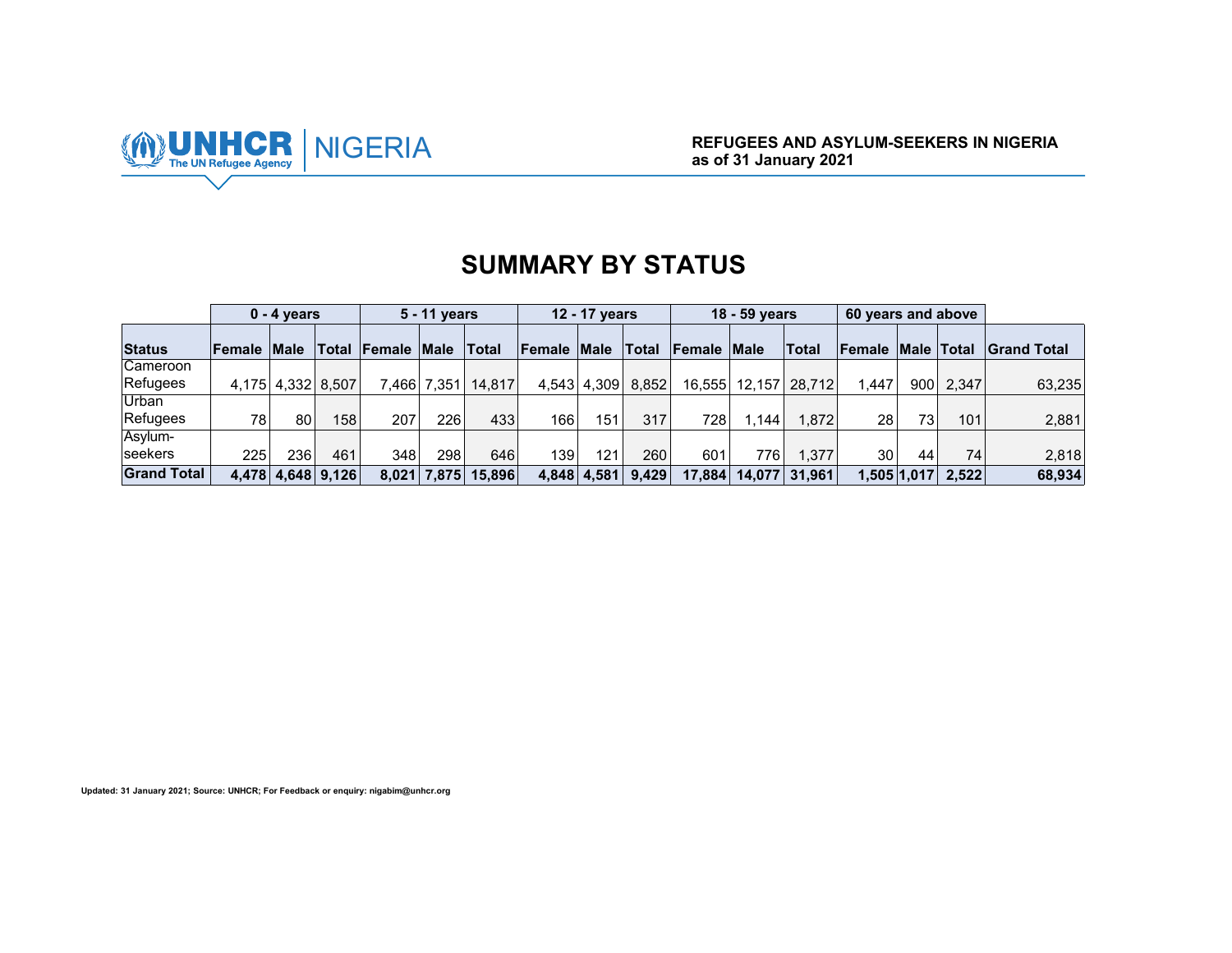

## **AGE AND GENDER BREAKDOWN OF REFUGEES AND ASYLUM-SEEKERS IN NIGERIA BY COUNTRY OF ORIGIN**

|                             |                       |                | $0 - 4$ years  |                |                    | 5 - 11 years   |                |                | 12 - 17 years  |                |                | 18 - 59 years  |                | 60 years and above |                |                |                       |
|-----------------------------|-----------------------|----------------|----------------|----------------|--------------------|----------------|----------------|----------------|----------------|----------------|----------------|----------------|----------------|--------------------|----------------|----------------|-----------------------|
| <b>Country of</b><br>Origin | <b>Status</b>         | <b>Female</b>  | <b>Male</b>    | Total          | <b>Female Male</b> |                | Total          | Female         | <b>Male</b>    | Total          | Female         | <b>Male</b>    | <b>Total</b>   | <b>Female Male</b> |                | Total          | Grand<br><b>Total</b> |
|                             | Refugees              | ი              | 0              | $\Omega$       | 0                  | 0              | 0              | 0              | $\Omega$       | 0              | 0              | 5              | 5 <sub>l</sub> | 0                  | O              | $\Omega$       | 5                     |
| Afghanistan                 | Total                 | $\Omega$       | 0              | $\Omega$       | 0                  | $\Omega$       | 0              | $\Omega$       | 0              | $\Omega$       | $\Omega$       | 5              | 5              | $\Omega$           | $\Omega$       | $\Omega$       | 5                     |
| Belgium                     | Asylum Seekers        | 0              | 0              | 0              | 0                  | $\Omega$       | 0              | $\Omega$       | $\mathbf{0}$   | $\Omega$       | $\mathbf 0$    | $\mathbf{1}$   |                | $\mathbf 0$        |                | $\Omega$       |                       |
|                             | Total                 | 0              | 0              | $\mathbf 0$    | $\mathbf{0}$       | $\Omega$       | 0              | 0              | 0              | $\Omega$       | 0              |                |                | 0                  |                | $\Omega$       |                       |
| <b>Benin</b>                | Refugees              | 0              | 0              | $\overline{0}$ |                    |                | $\overline{2}$ | $\Omega$       | $\overline{0}$ | $\Omega$       | $\overline{2}$ | $\Omega$       | $\overline{2}$ | $\Omega$           | n              | $\Omega$       | 4                     |
|                             | Total                 | $\Omega$       | $\overline{0}$ | 0              |                    |                | $\overline{2}$ | $\Omega$       | $\overline{0}$ | $\mathbf{0}$   | $\overline{2}$ | $\Omega$       | $\overline{2}$ | $\Omega$           | $\Omega$       | $\Omega$       | 4                     |
|                             | Refugees              | 4,188          | 4,345          | 8,533          | 7,497              | 7,376          | 14,873         | 4,560          | 4,324          | 8,884          | 16,675         | 12,364         | 29,039         | 1,453              | 911            | 2,364          | 63,693                |
| Cameroon                    | <b>Asylum Seekers</b> | 14             | 19             | 33             | 26                 | 17             | 43             | 13             | 10             | 23             | 146            | 281            | 427            | 4                  | 13             | 17             | 543                   |
|                             | Total                 | 4,202          | 4.364          | 8,566          | 7,523              | 7,393          | 14,916         | 4,573          | 4,334          | 8,907          | 16,821         | 12,645         | 29,466         | 1,457              |                | 924 2.381      | 64,236                |
| Central                     | Refugees              | 24             | 22             | 46             | 70                 | 75             | 145            | 75             | 55             | 130            | 224            | 148            | 372            | 14                 | 4              | 18             | 711                   |
| African                     | Asylum Seekers        | 13             | 17             | 30             | 38                 | 42             | 80             | 24             | 27             | 51             | 97             | 63             | 160            | $\overline{7}$     | 6              | 13             | 334                   |
| Republic                    | Total                 | 37             | 39             | 76             | 108                | 117            | 225            | 99             | 82             | 181            | 321            | 211            | 532            | 21                 | 10             | 31             | 1,045                 |
|                             | Refugees              | 0              |                |                | 6                  | 9              | 15             | $\overline{7}$ | $\overline{2}$ | 9              | 24             | 34             | 58             | 0                  | 3              | 3              | 86                    |
| Chad                        | Asylum Seekers        | 0              | $\overline{c}$ | $\overline{c}$ |                    |                | $\overline{c}$ | 0              | 1              |                | $\overline{c}$ | 11             | 13             | 0                  |                |                | 19                    |
|                             | Total                 | 0              | 3              | 3              | $\overline{7}$     | 10             | 17             |                | 3              | 10             | 26             | 45             | 71             | $\overline{0}$     |                | 4              | 105                   |
| China                       | Asylum Seekers        | 0              | 0              | 0              | 0                  | $\Omega$       | $\mathbf 0$    | $\Omega$       | 0              | 0              | 0              | 1              | 1              | 0                  | $\Omega$       | $\Omega$       | 1                     |
|                             | Total                 | $\overline{0}$ | $\overline{0}$ | $\mathbf{0}$   | $\Omega$           | $\Omega$       | $\overline{0}$ | $\Omega$       | $\Omega$       | $\overline{0}$ | $\overline{0}$ | $\overline{1}$ | 1              | $\overline{0}$     | $\Omega$       | $\Omega$       | $\mathbf{1}$          |
|                             | Refugees              | 0              | 0              | $\mathbf 0$    |                    | $\Omega$       | 1              | $\Omega$       | 1              | 1              | 1              |                | $\overline{c}$ | 0                  | $\Omega$       | $\Omega$       | 4                     |
| Republic of<br>Congo        | Asylum Seekers        | 0              | 0              | $\overline{0}$ | $\mathbf 0$        | $\Omega$       | 0              | 0              | 1              | $\mathbf{1}$   | $\mathbf{0}$   | 1              |                | $\overline{0}$     | $\Omega$       | $\Omega$       | $\overline{2}$        |
|                             | Total                 | 0              | 0              | $\mathbf 0$    |                    | $\mathbf 0$    | 1              | $\Omega$       | $\overline{2}$ | $\overline{2}$ | $\overline{1}$ | $\overline{2}$ | 3              | 0                  |                | $\mathbf 0$    | 6                     |
|                             | Refugees              | 8              | $\overline{2}$ | 10             | $\overline{7}$     | 10             | 17             | 6              | 8              | 14             | 27             | 66             | 93             | $\overline{0}$     | 2              | $\overline{2}$ | 136                   |
| Côte d'Ivoire               | <b>Asylum Seekers</b> | 0              |                | 1              | 0                  | $\overline{2}$ | $\overline{2}$ | $\Omega$       | 0              | $\mathbf 0$    | 1              | 3              | 4              | 0                  | $\Omega$       | $\Omega$       | $\overline{7}$        |
|                             | Total                 | 8              | 3              | 11             | $\overline{7}$     | 12             | 19             | 6              | 8              | 14             | 28             | 69             | 97             | $\Omega$           | $\overline{2}$ | $\overline{2}$ | 143                   |
| Democratic                  | Refugees              | 12             | 14             | 26             | 47                 | 51             | 98             | 36             | 46             | 82             | 176            | 245            | 421            |                    | 18             | 19             | 646                   |
| Republic of                 | Asylum Seekers        | 2              | 4              | 6              | 13                 | 9              | 22             | 6              | 3              | 9              | 27             | 41             | 68             |                    |                | $\overline{2}$ | 107                   |
| the Congo                   | Total                 | 14             | 18             | 32             | 60                 | 60             | 120            | 42             | 49             | 91             | 203            | 286            | 489            | $\overline{2}$     | 19             | 21             | 753                   |
|                             | Asylum Seekers        | 0              | 0              | $\mathbf 0$    | $\Omega$           | $\Omega$       | 0              | $\Omega$       | 0              | 0              | $\mathbf 0$    | 4              | 4              | 0                  | $\mathbf{0}$   | $\mathbf 0$    | 4                     |
| Egypt                       | Total                 | $\overline{0}$ | 0              | 0              | 0                  | $\mathbf 0$    | 0              | $\overline{0}$ | 0              | $\overline{0}$ | 0              | 4              | 4              | $\overline{0}$     | $\mathbf{0}$   | $\overline{0}$ | $\overline{4}$        |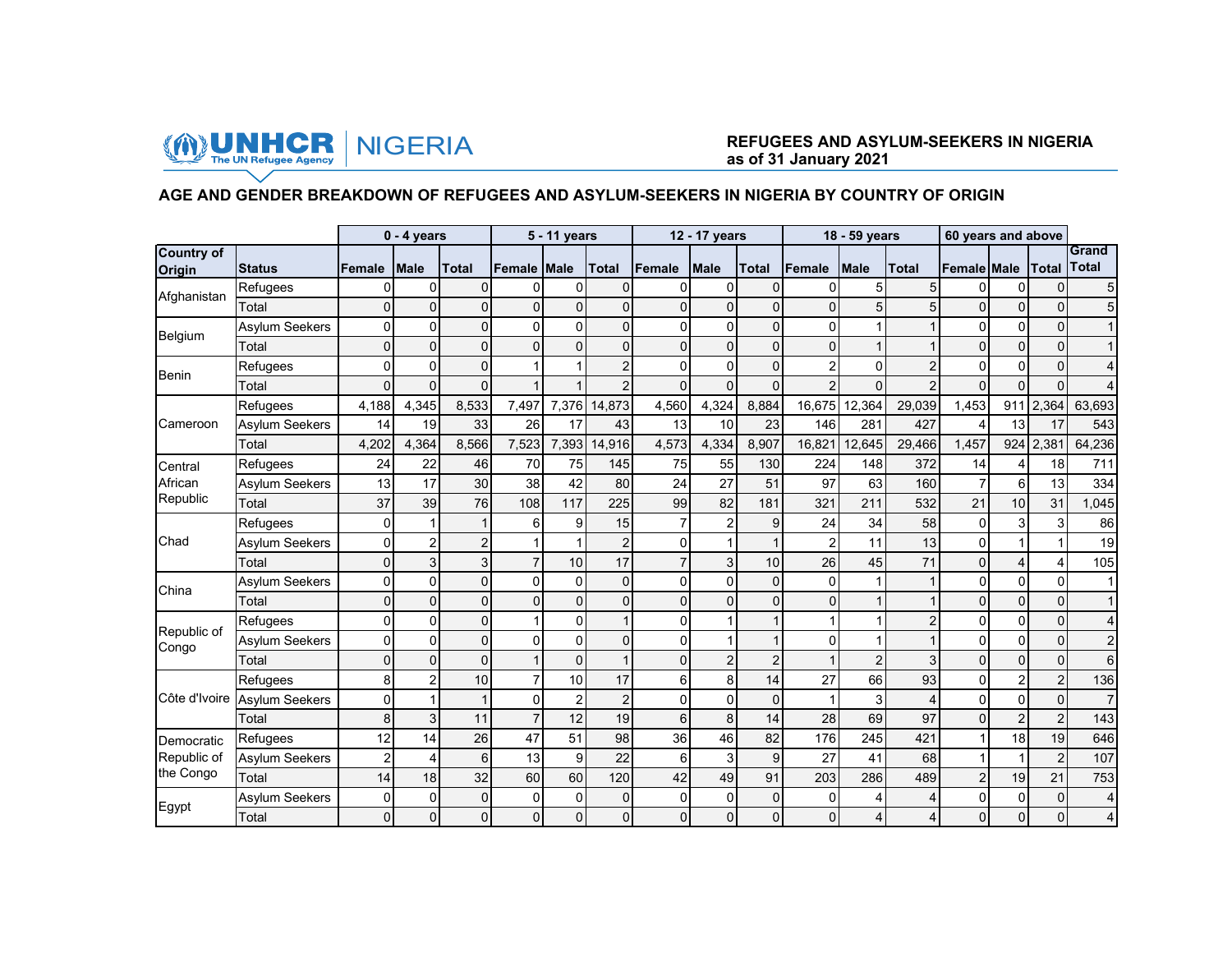|                             |                       |                | $0 - 4$ years  |                |                | 5 - 11 years   |                  |          | 12 - 17 years             |                     |                         | 18 - 59 years  |                | 60 years and above |                |                |                       |
|-----------------------------|-----------------------|----------------|----------------|----------------|----------------|----------------|------------------|----------|---------------------------|---------------------|-------------------------|----------------|----------------|--------------------|----------------|----------------|-----------------------|
| <b>Country of</b><br>Origin | <b>Status</b>         | Female         | <b>Male</b>    | <b>Total</b>   | Female         | <b>Male</b>    | <b>Total</b>     | Female   | <b>Male</b>               | <b>Total</b>        | Female                  | <b>Male</b>    | <b>Total</b>   | Female Male        |                | <b>Total</b>   | Grand<br><b>Total</b> |
|                             | Refugees              | $\mathbf{0}$   | 0              | $\mathbf 0$    | $\mathbf 0$    | $\mathbf{0}$   | 0                | 0        | $\mathbf 0$               | $\mathbf 0$         | 1                       | 0              | $\mathbf{1}$   |                    | $\overline{0}$ |                | 2                     |
| Equatorial<br>Guinea        | Asylum Seekers        | 0              | $\Omega$       | $\Omega$       | $\Omega$       | $\mathbf 0$    | $\overline{0}$   | $\Omega$ | 0                         | $\mathbf 0$         | 0                       | 1              | 1              | $\mathbf 0$        | $\Omega$       | $\Omega$       |                       |
|                             | Total                 | $\overline{0}$ | $\Omega$       | $\mathbf 0$    | $\mathbf 0$    | $\overline{0}$ | 0                | 0        | $\mathbf 0$               | $\overline{0}$      | $\mathbf{1}$            | $\mathbf{1}$   | $\overline{2}$ |                    | $\Omega$       |                | 3                     |
|                             | Refugees              | $\overline{2}$ |                | 3              | 3              | 4              | $\overline{7}$   |          | $\mathbf 0$               | $\mathbf{1}$        | $\,6$                   | 15             | 21             | 0                  | $\overline{0}$ | $\mathbf 0$    | 32                    |
| Eritrea                     | Asylum Seekers        |                | Δ              | 5              | $\Omega$       | $\overline{2}$ | $\overline{c}$   | 0        | $\mathbf 0$               | $\mathbf 0$         | $\overline{c}$          | 4              | 6 <sup>1</sup> | 0                  | $\Omega$       | $\Omega$       | 13                    |
|                             | Total                 | 3              | 5              | 8              | 3              | 6              | $\boldsymbol{9}$ |          | $\mathbf 0$               | $\mathbf{1}$        | 8                       | 19             | 27             | $\mathbf 0$        | $\Omega$       | $\Omega$       | 45                    |
|                             | Refugees              | 0              | $\mathbf 0$    | $\overline{0}$ | $\mathbf{0}$   | $\mathbf 0$    | $\mathbf 0$      | 0        | $\mathbf 0$               | $\mathbf 0$         | $\mathbf{1}$            | $\mathbf 0$    | $\mathbf{1}$   | 1                  |                | $\overline{2}$ | 3                     |
| Ethiopia                    | <b>Asylum Seekers</b> | 0              | $\mathbf 0$    | $\Omega$       | $\mathbf{0}$   | $\Omega$       | 0                | 0        | $\mathbf{0}$              | $\mathbf 0$         | $\mathbf{1}$            | $\mathbf{1}$   | $\overline{2}$ | $\mathbf 0$        | $\Omega$       | $\Omega$       | $\overline{2}$        |
|                             | Total                 | $\overline{0}$ | $\Omega$       | $\Omega$       | $\Omega$       | $\Omega$       | 0                | 0        | $\mathbf{0}$              | $\mathbf 0$         | $\overline{c}$          | $\mathbf{1}$   | 3 <sup>1</sup> |                    |                | $\overline{2}$ | 5                     |
| Georgia                     | Refugees              | $\mathbf 0$    | $\Omega$       | $\overline{0}$ | 0              | $\mathbf 0$    | $\mathbf 0$      | 0        | $\mathbf 0$               | $\mathsf{O}\xspace$ | $\mathbf 0$             | $\mathsf 0$    | $\overline{0}$ |                    | $\Omega$       |                |                       |
|                             | Total                 | $\mathbf 0$    | $\Omega$       | $\overline{0}$ | $\mathbf 0$    | $\overline{0}$ | 0                | 0        | $\mathbf 0$               | $\overline{0}$      | $\overline{0}$          | $\mathsf 0$    | $\overline{0}$ |                    | $\Omega$       |                |                       |
|                             | Refugees              | 0              | $\Omega$       | $\Omega$       | $\mathbf{0}$   | $\overline{0}$ | 0                | 0        | 0                         | $\mathbf 0$         | 2                       | 0              | $\overline{2}$ | 0                  |                |                | 3                     |
| Ghana                       | Asylum Seekers        |                | $\Omega$       |                | $\mathbf{0}$   | 0              | $\mathbf 0$      | 0        |                           | $\mathbf{1}$        | $\overline{c}$          | 0              | $\overline{2}$ | 0                  | $\Omega$       | $\mathbf 0$    | 4                     |
|                             | Total                 |                | $\mathbf 0$    | $\overline{1}$ | 0              | $\mathbf 0$    | 0                | 0        | $\mathbf{1}$              | $\mathbf{1}$        | 4                       | $\mathsf 0$    | $\overline{4}$ | $\mathbf 0$        |                |                | 7                     |
|                             | Refugees              | 0              | $\mathbf{0}$   | $\mathbf 0$    | $\mathbf 0$    | $\mathbf{0}$   | 0                |          | $\overline{c}$            | 3                   | 6                       | 6              | 12             | 0                  | $\overline{2}$ | $\overline{2}$ | 17                    |
| Guinea                      | <b>Asylum Seekers</b> | 0              | $\mathbf 0$    | $\Omega$       | $\mathbf 0$    | $\mathbf 0$    | 0                | 0        | 1                         | $\overline{1}$      | $\mathbf{1}$            | $\overline{2}$ | 3 <sup>1</sup> | 0                  | $\Omega$       | $\mathbf{0}$   |                       |
|                             | Total                 | 0              | $\mathbf 0$    | $\mathbf 0$    | $\mathbf 0$    | $\mathbf 0$    | $\mathbf 0$      |          | $\ensuremath{\mathsf{3}}$ | $\overline{4}$      | $\overline{7}$          | 8              | 15             | $\mathbf 0$        | $\overline{2}$ | $\overline{2}$ | 21                    |
| Guinea-                     | Refugees              | $\overline{0}$ | $\Omega$       | $\overline{0}$ | $\mathbf{0}$   | $\Omega$       | $\mathbf 0$      | 0        | $\mathbf 0$               | $\mathbf 0$         | $\overline{c}$          | 3              | 5 <sup>1</sup> | $\mathbf 0$        | $\Omega$       | $\Omega$       | 5                     |
| <b>Bissau</b>               | Total                 | $\mathbf 0$    | $\Omega$       | $\Omega$       | $\overline{0}$ | $\overline{0}$ | $\mathbf 0$      | 0        | $\mathbf 0$               | $\mathbf 0$         | $\overline{2}$          | 3              | 5 <sup>1</sup> | $\mathbf 0$        | $\Omega$       | $\Omega$       | 5                     |
| Indonesia                   | Asylum Seekers        | 0              | $\Omega$       | $\Omega$       | $\Omega$       | $\mathbf{0}$   | 0                | 0        | $\mathbf 0$               | $\mathbf 0$         | 1                       | 0              | $\mathbf{1}$   | $\mathbf 0$        | $\mathbf{0}$   | $\Omega$       |                       |
|                             | Total                 | $\overline{0}$ | $\overline{0}$ | $\overline{0}$ | $\overline{0}$ | $\overline{0}$ | $\overline{0}$   | $\Omega$ | $\Omega$                  | $\mathbf 0$         | $\mathbf{1}$            | $\mathbf 0$    | $\mathbf{1}$   | $\mathbf 0$        | $\Omega$       | $\Omega$       |                       |
| Iran                        | Asylum Seekers        | 0              | $\mathbf 0$    | $\mathbf 0$    | $\mathbf 0$    | 0              | 0                | 0        | $\mathbf 0$               | $\pmb{0}$           | 0                       | $\mathbf{1}$   | 1              | 0                  | $\mathbf 0$    | $\mathbf 0$    |                       |
|                             | Total                 | 0              | $\mathbf 0$    | $\mathbf 0$    | $\mathbf 0$    | 0              | 0                | 0        | $\mathbf 0$               | $\mathbf 0$         | 0                       | $\mathbf{1}$   | 1              | $\mathbf 0$        | $\mathbf 0$    | $\Omega$       |                       |
| Iraq                        | Refugees              | 0              | $\mathbf 0$    | $\mathbf 0$    | $\mathbf 0$    | $\Omega$       | 0                | 0        | 0                         | $\mathbf 0$         | $\mathbf 0$             | $\overline{c}$ | $\overline{2}$ | 0                  | 0              | $\Omega$       | $\overline{2}$        |
|                             | Total                 | 0              | 0              | 0              | 0              | $\mathbf 0$    | 0                | 0        | $\mathbf 0$               | 0                   | 0                       | $\overline{c}$ | $\overline{2}$ | 0                  | $\overline{0}$ | 0              |                       |
| Kyrgyzstan                  | Refugees              | 0              | $\overline{0}$ | $\overline{0}$ | 0              | $\mathbf 0$    | $\overline{0}$   | 0        | $\mathbf 0$               | $\mathbf 0$         | $\mathbf{1}$            | $\mathsf 0$    | $\mathbf{1}$   |                    | $\Omega$       |                |                       |
|                             | Total                 | $\mathbf 0$    | $\mathbf 0$    | $\mathbf 0$    | $\mathbf 0$    | $\overline{0}$ | 0                | 0        | $\mathbf 0$               | $\overline{0}$      | $\mathbf{1}$            | $\mathsf 0$    | $\mathbf{1}$   |                    | $\Omega$       |                | $\overline{2}$        |
|                             | Refugees              | 0              | $\Omega$       | $\Omega$       | $\Omega$       | 0              | 0                | 0        | $\mathbf{0}$              | $\mathbf 0$         | $\mathbf 0$             | $\mathbf 1$    | $\mathbf{1}$   | $\mathbf{0}$       | $\Omega$       | $\mathbf{0}$   |                       |
| Lebanon                     | <b>Asylum Seekers</b> | 0              |                |                | $\overline{c}$ | $\overline{2}$ | 4                |          |                           |                     | 4                       | 9              | 13             |                    |                |                | 19                    |
|                             | Total                 | 0              | 1              |                | $\overline{2}$ | $\overline{2}$ | 4                | 0        | $\mathbf 0$               | $\overline{0}$      | $\overline{\mathbf{4}}$ | 10             | 14             | $\mathbf 0$        |                |                | 20                    |
|                             | Refugees              | $\overline{0}$ | $\Omega$       | $\overline{0}$ | $\Omega$       | $\mathbf{0}$   | 0                |          | $\mathbf 0$               | $\mathbf{1}$        | 5                       | 3              | 8 <sup>1</sup> | 0                  |                |                | 10                    |
| Liberia                     | Asylum Seekers        |                | $\Omega$       |                | $\Omega$       |                | 1                | 0        | $\Omega$                  | $\mathbf 0$         | $\mathbf{1}$            | 3              | $\overline{4}$ | 0                  | $\Omega$       | $\Omega$       | 6                     |
|                             | Total                 |                | $\Omega$       |                | $\Omega$       |                | 1                |          | $\Omega$                  |                     | 6                       | 6              | 12             | $\mathbf 0$        |                |                | 16                    |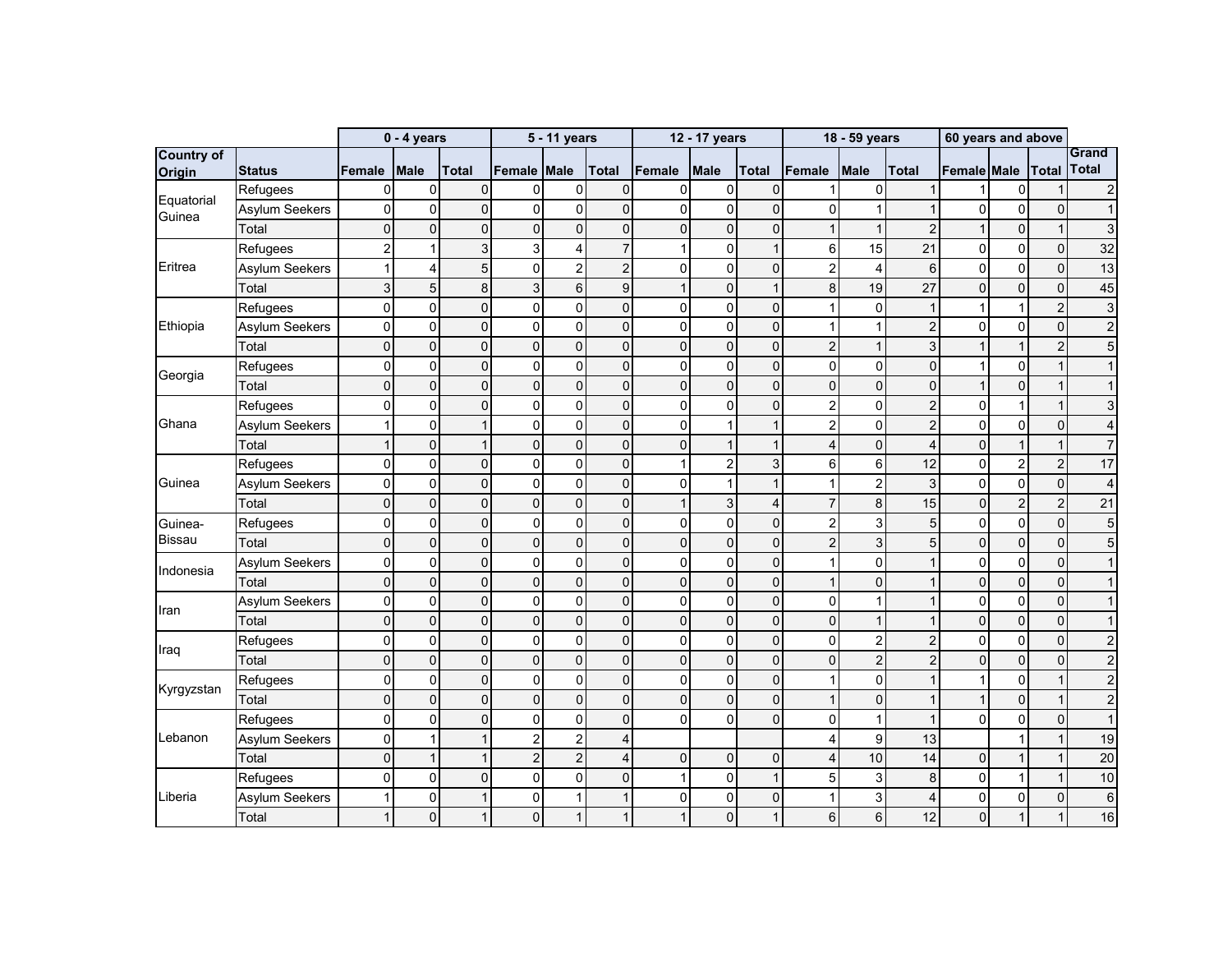|                             |                             |                         | $0 - 4$ years  |                |                | 5 - 11 years   |                |                | 12 - 17 years  |                  |                | 18 - 59 years  |                | 60 years and above |                |                |                       |
|-----------------------------|-----------------------------|-------------------------|----------------|----------------|----------------|----------------|----------------|----------------|----------------|------------------|----------------|----------------|----------------|--------------------|----------------|----------------|-----------------------|
| <b>Country of</b><br>Origin | <b>Status</b>               | <b>Female</b>           | <b>Male</b>    | <b>Total</b>   | Female         | <b>Male</b>    | <b>Total</b>   | Female         | <b>Male</b>    | <b>Total</b>     | Female         | <b>Male</b>    | <b>Total</b>   | Female Male        |                | <b>Total</b>   | Grand<br><b>Total</b> |
|                             | Refugees                    | 0                       | 0              | $\mathbf 0$    | $\Omega$       |                | 1              | 0              | 0              | $\mathbf 0$      | 0              |                | $\mathbf{1}$   | $\Omega$           | $\overline{0}$ | $\mathbf 0$    | $\boldsymbol{2}$      |
| Libya                       | Total                       | $\overline{0}$          | $\Omega$       | $\Omega$       | $\Omega$       | 1              | $\overline{1}$ | 0              | $\mathbf 0$    | $\mathbf 0$      | $\overline{0}$ |                | $\mathbf{1}$   | $\mathbf{0}$       | $\Omega$       | 0              | $\overline{2}$        |
|                             | Refugees                    | 4                       | 3              | $\overline{7}$ | 5              | $\overline{7}$ | 12             | 7              | 6              | 13               | 22             | 83             | 105            |                    | $\overline{7}$ | 8              | 145                   |
| Mali                        | <b>Asylum Seekers</b>       | 0                       | $\mathbf 0$    | $\Omega$       | 0              | $\mathbf{0}$   | $\mathbf 0$    | 0              | $\overline{c}$ | $\overline{2}$   | 5              | $\overline{7}$ | 12             | $\mathbf 0$        |                | 1              | 15                    |
|                             | Total                       | $\overline{\mathbf{4}}$ | 3              | $\overline{7}$ | 5              | $\overline{7}$ | 12             | 7              | 8              | 15               | 27             | 90             | 117            |                    | 8              | 9              | 160                   |
|                             | Refugees                    | 0                       | $\Omega$       | $\overline{0}$ | $\Omega$       | 0              | 0              | 0              | 0              | $\mathbf 0$      | $\mathbf{1}$   | 0              | $\mathbf{1}$   | $\mathbf 0$        | $\mathbf{0}$   | $\mathbf{0}$   | $\mathbf{1}$          |
| Morocco                     | Total                       | $\overline{0}$          | $\Omega$       | $\Omega$       | $\overline{0}$ | $\Omega$       | 0              | 0              | $\mathbf 0$    | $\mathbf 0$      | $\mathbf{1}$   | 0              | $\mathbf{1}$   | $\mathbf 0$        | $\Omega$       | $\Omega$       | $\mathbf 1$           |
|                             | Refugees                    | $\overline{0}$          | $\Omega$       | $\Omega$       | 1              | 1              | $\overline{c}$ | $\overline{0}$ | $\mathbf 0$    | $\mathbf 0$      | $\overline{c}$ | $\mathbf{1}$   | 3 <sup>1</sup> | 0                  |                |                | 6                     |
| Niger                       | <b>Asylum Seekers</b>       | 188                     | 178            | 366            | 263            | 208            | 471            | 89             | 71             | 160              | 270            | 135            | 405            | 15                 | 13             | 28             | 1,430                 |
|                             | Total                       | 188                     | 178            | 366            | 264            | 209            | 473            | 89             | 71             | 160              | 272            | 136            | 408            | 15                 | 14             | 29             | 1,436                 |
| Occupied                    | Refugees                    | 0                       | 0              | $\mathbf 0$    | $\mathbf 0$    | $\mathbf{0}$   | 0              | 0              | 0              | $\mathbf 0$      | $\overline{4}$ | $\overline{7}$ | 11             | $\mathbf 0$        | 3              | 3              | 14                    |
| Palestinian                 | <b>Asylum Seekers</b>       | 0                       | $\overline{c}$ | $\overline{2}$ | 0              | $\mathbf 0$    | $\mathbf 0$    | 0              | $\mathsf 0$    | $\pmb{0}$        | $\overline{c}$ | 8              | 10             |                    | $\overline{2}$ | 3              | 15                    |
| Territory                   | Total                       | $\overline{0}$          | $\overline{2}$ | $\overline{2}$ | 0              | $\mathbf 0$    | 0              | 0              | $\mathbf 0$    | $\mathbf 0$      | 6              | 15             | 21             |                    | 5              | 6              | 29                    |
| Rwanda                      | Refugees                    | 0                       | $\mathbf 0$    | $\mathbf 0$    | $\overline{0}$ | 0              | $\overline{0}$ | 0              | 0              | $\pmb{0}$        | $\mathbf{1}$   | $\mathsf 0$    | 1              | 0                  | $\mathbf{0}$   | $\mathbf 0$    | 1                     |
|                             | Total                       | $\overline{0}$          | $\overline{0}$ | $\overline{0}$ | $\overline{0}$ | $\Omega$       | $\mathbf 0$    | 0              | $\overline{0}$ | $\mathbf 0$      | $\mathbf{1}$   | $\mathbf 0$    | 1              | $\mathbf 0$        | $\mathbf{0}$   | $\Omega$       | $\mathbf{1}$          |
|                             | Refugees                    | 0                       | 0              | 0              | 0              |                | 1              |                | $\overline{2}$ | $\overline{3}$   | 12             | $\overline{7}$ | 19             | 0                  | $\mathbf{0}$   | $\mathbf 0$    | 23                    |
|                             | Sierra Leone Asylum Seekers | 0                       | $\mathbf 0$    | 0              | 0              | 0              | 0              | 0              | $\mathbf 0$    | 0                | 3              | 0              | $\mathbf{3}$   | $\pmb{0}$          | $\mathbf 0$    | $\Omega$       | 3                     |
|                             | Total                       | $\mathbf 0$             | $\overline{0}$ | $\Omega$       | $\mathbf{0}$   |                | 1              |                | $\overline{c}$ | 3                | 15             | $\overline{7}$ | 22             | $\mathbf 0$        | $\Omega$       | $\Omega$       | 26                    |
| Republic of                 | Refugees                    | 0                       | $\overline{0}$ | $\Omega$       | $\mathbf 0$    | $\mathbf 0$    | $\mathbf 0$    | 0              | $\mathbf{0}$   | $\mathbf 0$      | $\mathbf 0$    | $\overline{c}$ | $\overline{2}$ | $\mathbf 0$        | $\Omega$       | $\overline{0}$ | $\overline{c}$        |
| South Sudan                 | Total                       | 0                       | $\mathbf{0}$   | $\Omega$       | $\mathbf{0}$   | 0              | 0              | 0              | 0              | $\mathbf 0$      | 0              | $\overline{2}$ | $\overline{2}$ | $\mathbf 0$        | $\Omega$       | $\Omega$       | $\overline{2}$        |
| Sri Lanka                   | Refugees                    | 0                       | 0              | 0              | 0              | 0              | 0              | 0              | $\mathbf 0$    | $\mathsf 0$      | 0              | $\overline{c}$ | $\overline{2}$ | $\mathbf 0$        |                |                | 3                     |
|                             | Total                       | $\mathbf 0$             | $\Omega$       | $\overline{0}$ | $\Omega$       | $\mathbf 0$    | $\mathbf 0$    | $\Omega$       | $\mathbf 0$    | $\mathbf 0$      | $\mathbf 0$    | $\overline{2}$ | $\overline{2}$ | $\mathbf 0$        |                |                | 3                     |
|                             | Refugees                    | 0                       | $\mathbf 0$    | 0              | $\overline{2}$ | 5              | $\overline{7}$ | 4              | 3              | $\overline{7}$   | 6              | 25             | 31             | 0                  | $\overline{2}$ | $\overline{2}$ | 47                    |
| Sudan                       | Asylum Seekers              | 0                       | $\Omega$       | $\overline{0}$ | 1              | $\mathbf{0}$   | $\mathbf{1}$   |                | 0              | $\mathbf{1}$     | $\mathbf{1}$   | 3              | $\overline{4}$ | 0                  |                |                | $\overline{7}$        |
|                             | Total                       | $\overline{0}$          | $\Omega$       | $\Omega$       | 3              | 5              | 8              | 5              | 3              | 8                | $\overline{7}$ | 28             | 35             | $\mathbf 0$        | 3              | 3              | 54                    |
| Syrian Arab                 | Refugees                    |                         | 10             | 11             | 13             | 11             | 24             | $\overline{c}$ | 4              | $\,6$            | 30             | 223            | 253            | 1                  | 13             | 14             | 308                   |
| Republic                    | <b>Asylum Seekers</b>       | 4                       | 8              | 12             | $\overline{2}$ | 6              | 8              |                | $\overline{2}$ | 3                | 24             | 176            | 200            | $\overline{2}$     | 5              | $\overline{7}$ | 230                   |
|                             | Total                       | 5                       | 18             | 23             | 15             | 17             | 32             | 3              | 6              | $\boldsymbol{9}$ | 53             | 393            | 446            | $\mathbf{3}$       | 18             | 21             | 531                   |
| Togo                        | Refugees                    | $\mathbf{0}$            |                |                | 3              | 4              | $\overline{7}$ | $\overline{2}$ |                | 3                | 5              | 8              | 13             | 0                  | $\overline{2}$ | $\overline{2}$ | 26                    |
| Togo                        | Asylum Seekers              |                         | $\overline{0}$ |                |                | $\mathbf 0$    | 1              | 0              | 0              | $\mathbf 0$      | 5              | 3              | $\bf{8}$       | $\mathsf 0$        | $\Omega$       | $\Omega$       | 10                    |
|                             | Total                       |                         |                | $\overline{2}$ | $\overline{4}$ | $\overline{4}$ | 8              | $\overline{2}$ |                | $\mathbf{3}$     | 10             | 11             | 21             | $\mathbf 0$        | $\overline{2}$ | $\overline{2}$ | 36                    |
|                             | Refugees                    | 14                      | 13             | 27             | 17             | 21             | 38             | 6              | 6              | 12               | 47             | 48             | 95             | $\mathbf{1}$       | 1              | $\overline{2}$ | 174                   |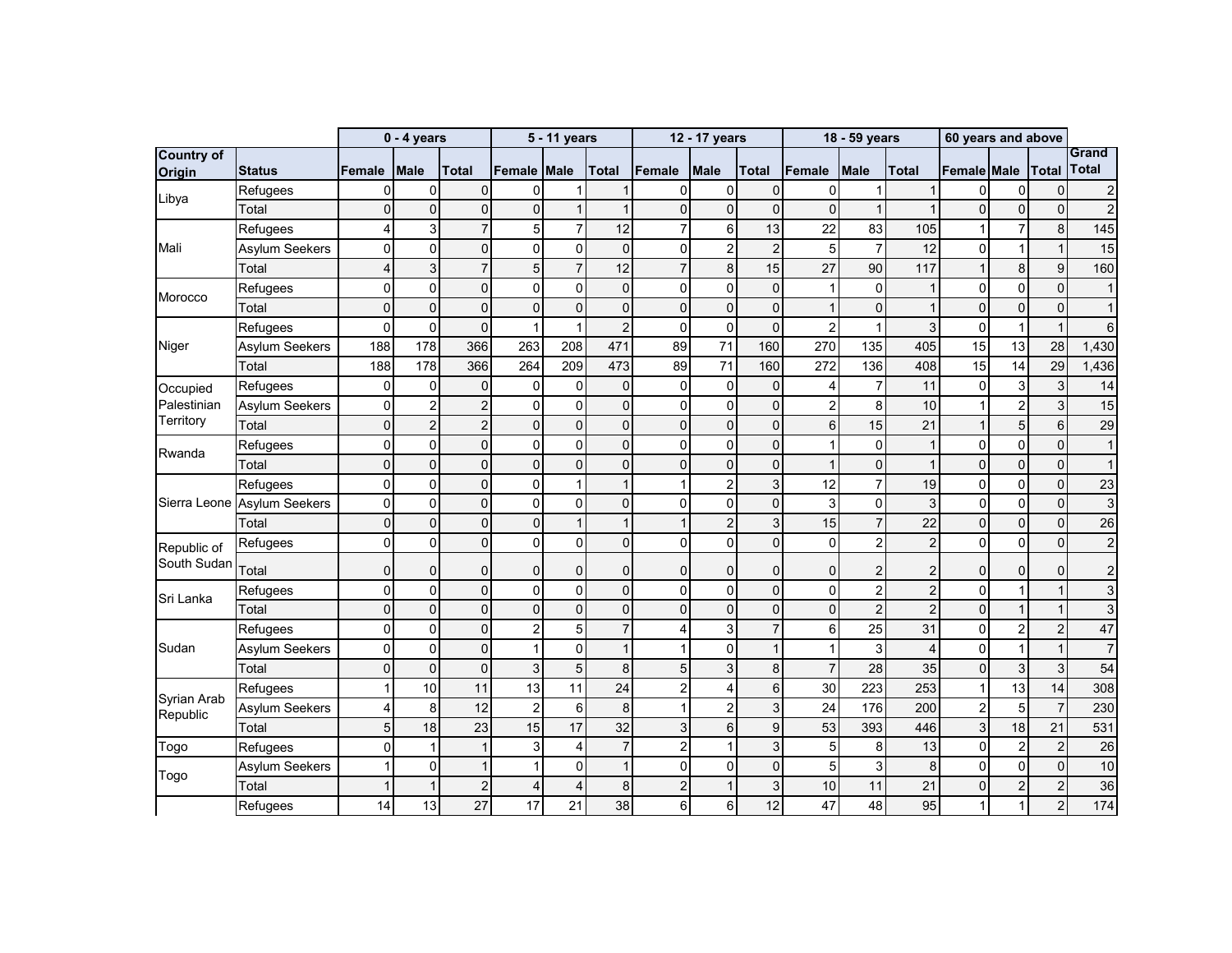|                             |                       |        | $0 - 4$ years   |              |                 | 5 - 11 years |              |        | 12 - 17 years |              |                | 18 - 59 years |              | 60 years and above |    |                  |                                     |
|-----------------------------|-----------------------|--------|-----------------|--------------|-----------------|--------------|--------------|--------|---------------|--------------|----------------|---------------|--------------|--------------------|----|------------------|-------------------------------------|
| Country of<br><b>Origin</b> | <b>Status</b>         | Female | <b>Male</b>     | <b>Total</b> | Female Male     |              | Total        | Female | <b>Male</b>   | <b>Total</b> | <b>IFemale</b> | <b>IMale</b>  | <b>Total</b> | <b>Female Male</b> |    |                  | <b>IGrand</b><br><b>Total Total</b> |
| <b>Turkey</b>               | <b>Asylum Seekers</b> |        |                 |              |                 |              |              |        |               |              |                | 14            | 20           |                    |    |                  | 36                                  |
|                             | Total                 | 14     | 13 <sup>1</sup> | 27           | 18 <sup>1</sup> | 29           | 47           |        | 81            | 19           | 53             | 62            | 115          |                    |    |                  | 210                                 |
|                             | <b>Refugees</b>       |        |                 |              |                 |              |              |        |               |              |                |               |              |                    |    |                  |                                     |
| Yemen                       | <b>Asylum Seekers</b> |        |                 |              |                 |              |              |        |               |              |                |               |              |                    |    |                  | 3                                   |
|                             | Total                 |        |                 |              |                 |              |              |        |               |              |                |               |              |                    |    |                  | $\overline{4}$                      |
|                             | <b>Total Refugees</b> | 4,253  | 4,412           | 8,665        | 7.673           |              | 7,577 15,250 | 4.709  | 4,460         | 9.169        | 17.283         | 13.301        | 30,584       | .475               |    | 973 2.448        | 66,116                              |
|                             | Total Asylum seekers  | 225    | 236             | 461          | 348             | 298          | 646          | 139    | 121           | 260          | 601            | 776           | 1.377        | 30 <sup>1</sup>    | 44 | 74               | 2,818                               |
|                             | <b>Grand Total</b>    | 4,478  | 4,648           | 9,126        | 8,021           |              | 7,875 15,896 | 4,848  | 4,581         | 9,429        | 17,884         | 14,077        | 31,961       |                    |    | ,505 1,017 3,522 | 68,934                              |

**Updated: 31 January 2021; Source: UNHCR; For Feedback or enquiry: nigabim@unhcr.org**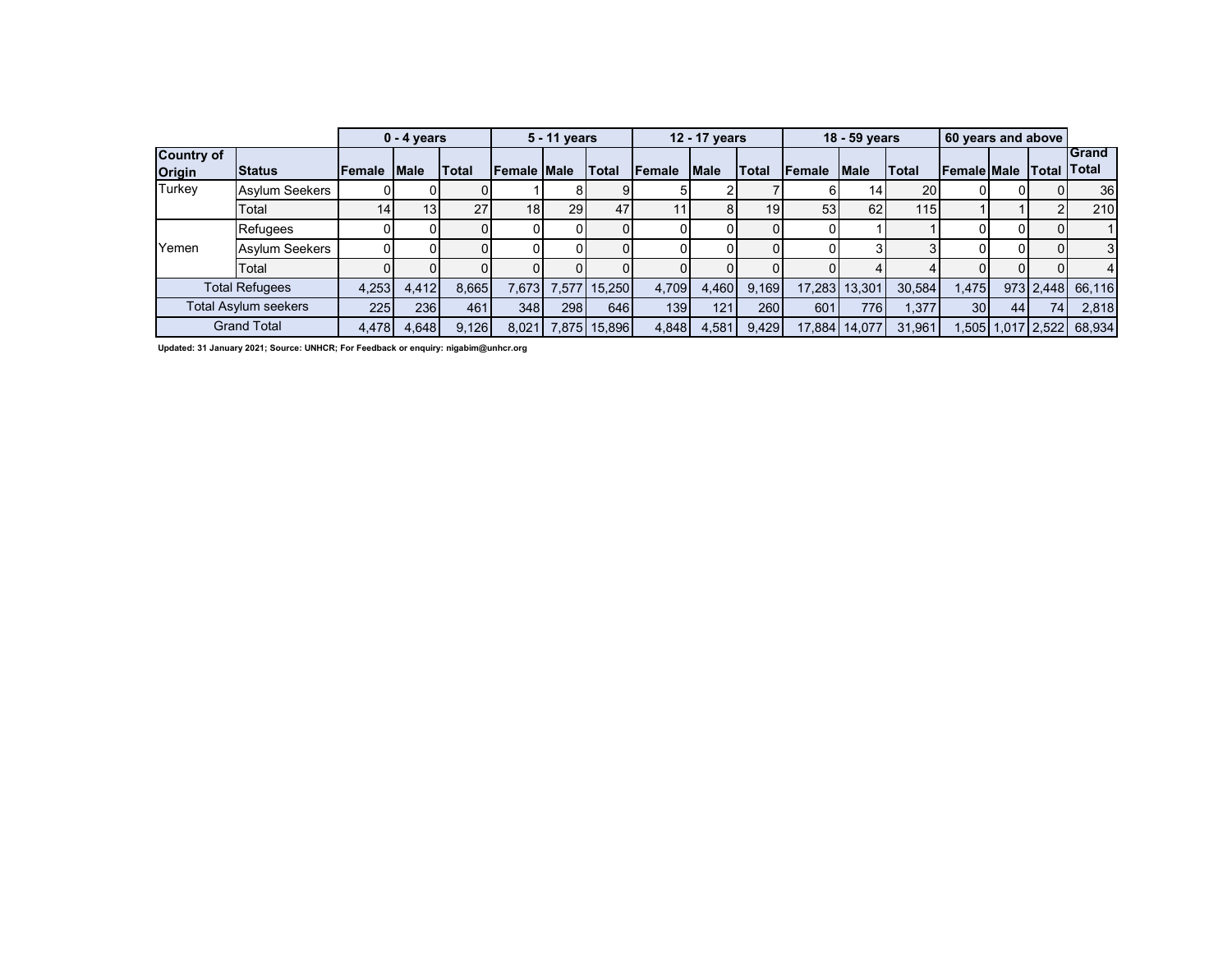

#### **AGE AND GENDER BREAKDOWN OF URBAN REFUGEES AND ASYLUM-SEEKERS IN NIGERIA PER STATE**

|              |                                  |                | $0 - 4$ years  |                |                | 5 - 11 years |                |                | 12 - 17 years   |                |                  | 18 - 59 years  |                | 60 years and above |                 |                |                    |
|--------------|----------------------------------|----------------|----------------|----------------|----------------|--------------|----------------|----------------|-----------------|----------------|------------------|----------------|----------------|--------------------|-----------------|----------------|--------------------|
| <b>State</b> | Refugee Status Female Male       |                |                | Total          | Female Male    |              | Total          | Female         | Male            | Total          | Female           | Male           | Total          | Female Male        |                 | Total          | <b>Grand Total</b> |
| Abia         | Refugees                         | $\Omega$       | $\Omega$       | $\mathbf{0}$   |                | 0            | $\overline{c}$ | $\Omega$       |                 |                | 2                | 3              | 5              | $\Omega$           | 0               | $\Omega$       |                    |
|              | Total                            | 0              | $\Omega$       | $\Omega$       | $\mathfrak{p}$ | 0            | $\overline{2}$ | $\Omega$       |                 |                | $\overline{2}$   | 3              | 5              | $\Omega$           | $\mathbf{0}$    | $\Omega$       |                    |
|              | Refugees                         | 0              | $\Omega$       | $\Omega$       | U              | 0            | $\overline{0}$ | 0              | $\overline{0}$  | 0              | 0                |                |                | 0                  | $\Omega$        | $\Omega$       |                    |
| Adamawa      | <b>Asylum Seekers</b>            | $\mathbf 0$    | $\overline{0}$ | $\mathbf 0$    | $\Omega$       | 0            | $\overline{0}$ | $\overline{0}$ | $\overline{0}$  | $\mathbf 0$    | $\pmb{0}$        |                |                | $\overline{0}$     | $\mathbf 0$     | $\Omega$       |                    |
|              | Total                            | $\Omega$       | $\Omega$       | $\Omega$       | $\Omega$       | 0            | $\Omega$       | $\Omega$       | $\overline{0}$  | $\Omega$       | 0                |                | $\mathcal{P}$  | $\Omega$           | $\overline{0}$  | $\Omega$       |                    |
| Akwa Ibom    | Refugees                         | 0              | $\Omega$       | $\Omega$       | 0              | 0            | $\Omega$       | $\Omega$       | $\Omega$        | 0              |                  |                |                | 0                  | $\Omega$        | $\Omega$       |                    |
|              | Total                            | $\mathbf 0$    | 0              | $\mathbf 0$    | $\Omega$       | 0            | $\Omega$       | $\Omega$       | $\overline{0}$  | $\overline{0}$ | 1                |                | $\overline{2}$ | $\Omega$           | 0               | $\overline{0}$ |                    |
|              | Refugees                         | 0              | $\mathbf{0}$   | $\Omega$       | U              | 0            | $\Omega$       | $\Omega$       | $\overline{0}$  | 0              |                  |                | 3              | 0                  | $\overline{2}$  | 2              |                    |
| Anambra      | <b>Asylum Seekers</b>            | $\Omega$       | $\Omega$       | $\Omega$       | 0              | 0            | $\Omega$       | $\Omega$       | $\overline{0}$  | $\Omega$       | 0                |                |                | 0                  | $\Omega$        | $\Omega$       |                    |
|              | Total                            | $\Omega$       | $\overline{0}$ | $\Omega$       | $\Omega$       | 0            | $\Omega$       | $\Omega$       | $\Omega$        | $\Omega$       | $\mathbf{1}$     | 3 <sub>l</sub> | 4              | $\Omega$           | $\overline{c}$  | $\overline{c}$ |                    |
|              | Refugees                         | 0              | $\mathbf{0}$   | $\Omega$       | U              | 0            | $\Omega$       | $\Omega$       | $\Omega$        | $\Omega$       | $\Omega$         | $\Omega$       | $\Omega$       |                    | $\Omega$        |                |                    |
| Bauchi       | <b>Asylum Seekers</b>            |                | $\overline{c}$ | 3              | 0              | 0            | $\Omega$       | $\Omega$       | $\overline{0}$  | 0              |                  | $\mathcal{P}$  | 3              | 0                  | 0               | $\Omega$       |                    |
|              | Total                            |                | $\overline{c}$ | 3              | $\Omega$       | 0            | $\Omega$       | $\mathbf{0}$   | $\overline{0}$  | $\mathbf 0$    |                  | $\overline{2}$ | 3              |                    | $\overline{0}$  |                |                    |
|              | Refugees                         | $\Omega$       | $\mathbf{0}$   | $\Omega$       |                | 0            |                | $\overline{2}$ |                 | 3              |                  |                | 3              | 0                  |                 |                |                    |
| Benue        | <b>Asylum Seekers</b>            | $\Omega$       | $\Omega$       | $\Omega$       | U              | 0            | $\Omega$       | $\Omega$       | $\Omega$        | $\Omega$       | $\Omega$         | $\Omega$       | $\Omega$       | 0                  |                 |                |                    |
|              | Total                            | $\Omega$       | $\Omega$       | $\mathbf{0}$   |                | 0            |                | $\overline{c}$ | $\mathbf{1}$    | 3              |                  | $\overline{2}$ | 3              | 0                  | $\overline{2}$  | $\overline{c}$ |                    |
|              | Refugees                         | $\Omega$       | $\mathbf{0}$   | $\Omega$       | U              | 0            | $\Omega$       | $\mathbf 0$    | $\overline{0}$  | $\Omega$       | $\Omega$         |                | 4              | 0                  | 1               |                |                    |
| Borno        | <b>Asylum Seekers</b>            | 188            | 179            | 367            | 264            | 209          | 473            | 91             | $\overline{71}$ | 162            | $\overline{271}$ | 139            | 410            | $\overline{15}$    | $\overline{14}$ | 29             | 1,441              |
|              | Total                            | 188            | 179            | 367            | 264            | 209          | 473            | 91             | 71              | 162            | 271              | 143            | 414            | 15                 | 15              | 30             | 1,446              |
|              | Refugees                         | $\Omega$       | $\Omega$       | $\Omega$       |                | 0            | $\Omega$       | $\Omega$       | $\overline{0}$  | $\Omega$       | $\Omega$         |                | $\overline{2}$ | $\Omega$           | 1               |                |                    |
|              | <b>Cross Rive Asylum Seekers</b> | 0              | $\overline{c}$ | 2              |                | 0            |                | $\Omega$       | $\overline{0}$  | 0              | 4                |                | 8              | 0                  |                 |                | 12                 |
|              | Total                            | $\mathbf{0}$   | $\overline{c}$ | $\overline{2}$ |                | 0            |                | $\mathbf{0}$   | $\Omega$        | $\mathbf 0$    | 4                | 6              | 10             | $\overline{0}$     | $\overline{2}$  | $\overline{c}$ | 15                 |
| Delta        | Refugees                         | 0              | $\Omega$       | $\Omega$       | U              | 0            | $\Omega$       | $\Omega$       |                 |                | 5                | 3              | 8              | 0                  | $\overline{c}$  | 2              | 11                 |
|              | Total                            | $\Omega$       | $\Omega$       | $\Omega$       | $\Omega$       | 0            | $\Omega$       | $\Omega$       |                 |                | 5                | 3              | 8              | $\Omega$           | $\overline{c}$  | $\overline{2}$ | 11                 |
| Edo          | Refugees                         | $\Omega$       | $\overline{0}$ | $\Omega$       | $\Omega$       |              | $\mathbf{1}$   |                | $\Omega$        |                | 4                | $\overline{2}$ | 6              | $\Omega$           | 0               | $\Omega$       | 8                  |
|              | <b>Asylum Seekers</b>            | $\overline{0}$ | $\overline{0}$ | $\Omega$       | $\Omega$       | 0            | $\overline{0}$ |                | $\overline{0}$  | 0              | $\boldsymbol{2}$ |                | 3              | 0                  |                 |                |                    |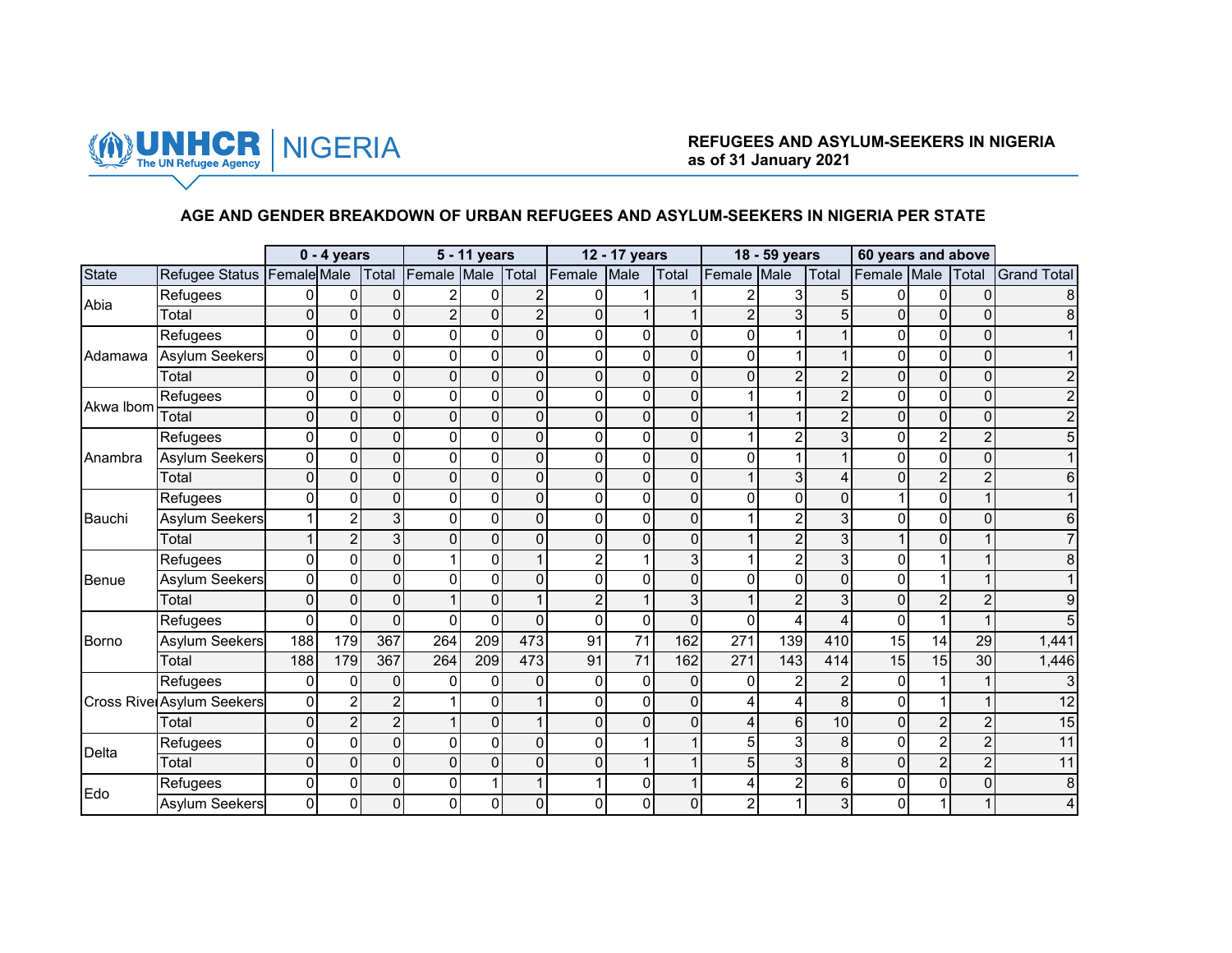|              |                            |                 | $0 - 4$ years   |                 |                 | 5 - 11 years    |                 |                 | 12 - 17 years   |                 |                  | 18 - 59 years   |                 | 60 years and above |                 |                 |                    |
|--------------|----------------------------|-----------------|-----------------|-----------------|-----------------|-----------------|-----------------|-----------------|-----------------|-----------------|------------------|-----------------|-----------------|--------------------|-----------------|-----------------|--------------------|
| <b>State</b> | Refugee Status Female Male |                 |                 | Total           | Female Male     |                 |                 | Total Female    | Male            | Total           | Female           | Male            | Total           | Female Male        |                 | Total           | <b>Grand Total</b> |
| Edo          | Total                      | $\Omega$        | 0               | $\mathbf{0}$    | $\Omega$        |                 |                 |                 | $\overline{0}$  |                 | 6                | 3               | 9               | $\Omega$           | 1               |                 | $\overline{12}$    |
|              | Refugees                   | $\Omega$        | $\mathbf 0$     | $\Omega$        | 2               | 5               | $\overline{7}$  | $\overline{c}$  | $\overline{c}$  | 4               | 5                | 5               | 10              | $\Omega$           | $\mathbf 0$     | $\Omega$        | $\overline{21}$    |
| Enugu        | <b>Asylum Seekers</b>      | $\Omega$        | 0               | $\mathbf{0}$    | 0               | 0               | $\Omega$        | $\mathbf{0}$    | $\overline{0}$  | $\Omega$        | 0                | 4               | 4               | 0                  | $\mathbf 0$     | $\Omega$        |                    |
|              | Total                      | $\mathbf 0$     | $\overline{0}$  | $\mathbf 0$     | $\overline{2}$  | 5               | $\overline{7}$  | $\overline{2}$  | $\overline{c}$  | 4               | $\overline{5}$   | 9               | 14              | 0                  | $\mathbf 0$     | $\overline{0}$  | $\overline{25}$    |
|              | Refugees                   | 5               | $\overline{9}$  | 14              | 19              | $\overline{15}$ | $\overline{34}$ | 5               | 4               | 9               | $\overline{52}$  | 116             | 168             | 5                  | $\overline{10}$ | 15              | 240                |
| Abuja        | <b>Asylum Seekers</b>      | 4               | $\overline{12}$ | 16              | 4               | 13              | 17              | 8               | $6 \mid$        | 14              | 92               | 230             | 322             | 4                  | 8               | 12              | 381                |
|              | Total                      | $\overline{9}$  | $\overline{21}$ | 30              | $\overline{23}$ | $\overline{28}$ | $\overline{51}$ | 13              | 10              | $\overline{23}$ | 144              | 346             | 490             | 9                  | $\overline{18}$ | $\overline{27}$ | 621                |
|              | Refugees                   | $\Omega$        | $\mathbf 0$     | $\overline{0}$  | $\Omega$        | 0               | $\Omega$        | $\mathbf{0}$    | $\overline{0}$  | $\mathbf{0}$    | 1                | $\Omega$        |                 | 0                  | $\mathbf 0$     | $\Omega$        |                    |
| Imo          | <b>Asylum Seekers</b>      | $\overline{0}$  | 0               | $\mathbf 0$     | 0               | 0               | $\overline{0}$  | 0               | $\overline{0}$  | 0               | 0                |                 |                 | 0                  | 0               | $\Omega$        |                    |
|              | Total                      | $\Omega$        | 0               | $\Omega$        | $\Omega$        | 0               | $\overline{0}$  | $\mathbf{0}$    | $\overline{0}$  | 0               | $\mathbf{1}$     |                 | $\overline{2}$  | $\Omega$           | $\overline{0}$  | $\Omega$        |                    |
|              | Refugees                   | 4               | 1               | 5               | 3               |                 | 4               | $\overline{2}$  | $\overline{0}$  | $\overline{2}$  | 6                | 10              | 16              | 0                  | 0               | $\Omega$        | $\overline{27}$    |
| Kaduna       | <b>Asylum Seekers</b>      | $\mathbf 0$     | 0               | $\mathbf{0}$    | 0               | 0               | $\Omega$        | 0               | $\overline{0}$  | 0               | $\overline{2}$   | 4               | 6               | $\Omega$           | 0               | $\Omega$        | 6                  |
|              | Total                      | 4               | $\mathbf{1}$    | 5               | 3               |                 | 4               | $\overline{2}$  | $\overline{0}$  | $\overline{2}$  | 8                | 14              | 22              | $\Omega$           | $\Omega$        | $\Omega$        | 33                 |
|              | Refugees                   | 10              | 8               | $\overline{18}$ | 14              | 25              | 39              | $\overline{20}$ | 16              | $\overline{36}$ | 146              | $\overline{77}$ | 223             | 14                 | 4               | 18              | 334                |
| Kano         | <b>Asylum Seekers</b>      | $\overline{a}$  | $\overline{2}$  | $\overline{4}$  | 12              | $\overline{7}$  | 19              | 5               | 8               | 13              | 61               | 46              | 107             | 6                  | $\overline{5}$  | 11              | 154                |
|              | Total                      | $\overline{12}$ | 10              | $\overline{22}$ | 26              | $\overline{32}$ | 58              | 25              | $\overline{24}$ | 49              | 207              | 123             | 330             | $\overline{20}$    | $\overline{9}$  | 29              | 488                |
|              | Refugees                   | $\pmb{0}$       | 0               | $\Omega$        | 0               | 0               | $\overline{0}$  | $\mathbf 0$     | $\overline{0}$  | $\Omega$        | 3                | 2               | 5               | $\Omega$           | $\mathbf 0$     | $\Omega$        |                    |
| Katsina      | Total                      | $\mathbf 0$     | $\overline{0}$  | $\mathbf{0}$    | $\Omega$        | 0               | $\overline{0}$  | $\mathbf{0}$    | $\overline{0}$  | 0               | $\overline{3}$   | $\overline{2}$  | 5               | $\Omega$           | $\mathbf 0$     | $\Omega$        |                    |
|              | Refugees                   | $\mathbf 0$     | 0               | $\mathbf{0}$    | 0               | 0               | $\Omega$        | $\Omega$        | $\overline{0}$  | $\Omega$        | 0                | 4               | 4               | 0                  | $\mathbf 0$     | $\Omega$        |                    |
| Kogi         | <b>Asylum Seekers</b>      | $\Omega$        | 1               |                 | 0               | 0               | $\Omega$        | $\Omega$        | $\overline{0}$  | 0               | 3                | 9               | 12              | 0                  | 0               | $\Omega$        | 13                 |
|              | Total                      | $\Omega$        |                 |                 | $\Omega$        | 0               | $\Omega$        | $\Omega$        | $\overline{0}$  | $\Omega$        | 3                | $\overline{13}$ | 16              | $\Omega$           | $\overline{0}$  | $\Omega$        | $\overline{17}$    |
|              | Refugees                   | $\Omega$        | $\mathbf 0$     | $\Omega$        | $\overline{2}$  | 0               | $\overline{2}$  | 3               | $\overline{3}$  | 6               | 4                | 9               | 13              | 0                  | 0               | $\Omega$        | $\overline{21}$    |
| Kwara        | <b>Asylum Seekers</b>      | $\mathbf 0$     | 0               | $\Omega$        |                 | 0               | $\mathbf{1}$    | $\overline{c}$  | $\overline{0}$  | $\overline{2}$  | 3                | $\overline{c}$  | 5               | 0                  | 0               | $\Omega$        | 8                  |
|              | Total                      | $\overline{0}$  | $\Omega$        | $\overline{0}$  | 3               | $\Omega$        | 3               | 5               | 3 <sup>1</sup>  | 8               | $\overline{7}$   | $\overline{11}$ | $\overline{18}$ | $\overline{0}$     | $\overline{0}$  | $\Omega$        | 29                 |
|              | Refugees                   | 55              | $\overline{55}$ | 110             | 155             | 169             | 324             | 119             | 112             | 231             | 439              | 794             | ,233            | 8                  | 43              | $\overline{51}$ | 1,949              |
| Lagos        | <b>Asylum Seekers</b>      | $\overline{30}$ | $\overline{34}$ | 64              | 63              | 65              | 128             | $\overline{32}$ | 35              | 67              | $\overline{142}$ | 286             | 428             | 5                  | $\overline{13}$ | $\overline{18}$ | 705                |
|              | Total                      | 85              | 89              | 174             | 218             | 234             | 452             | 151             | 147             | 298             | 581              | ,080            | 1,661           | 13                 | $\overline{56}$ | 69              | 2,654              |
|              | Asylum Seekers             | $\pmb{0}$       | 0               | $\mathbf 0$     | 0               | 0               | $\overline{0}$  | $\mathbf 0$     | $\overline{0}$  | 0               |                  | 3               |                 | 0                  | 0               | $\Omega$        |                    |
| Niger        | Total                      | $\Omega$        | $\mathbf 0$     | $\mathbf 0$     | 0               | 0               | $\overline{0}$  | $\mathbf 0$     | $\overline{0}$  | 0               | 1                | 3               | 4               | 0                  | $\mathbf 0$     | $\overline{0}$  |                    |
|              | Refugees                   |                 | 1               | $\overline{2}$  | 5               | 3               | 8               | 8               | $\overline{7}$  | 15              | $\overline{38}$  | 60              | 98              | 0                  | $\overline{5}$  | 5 <sup>1</sup>  | 128                |
| Ogun         | <b>Asylum Seekers</b>      | $\overline{0}$  | 3               | 3               | 2               |                 | 3               |                 |                 | $\overline{c}$  | 12               | $\overline{17}$ | 29              | 0                  | 1               |                 | 38                 |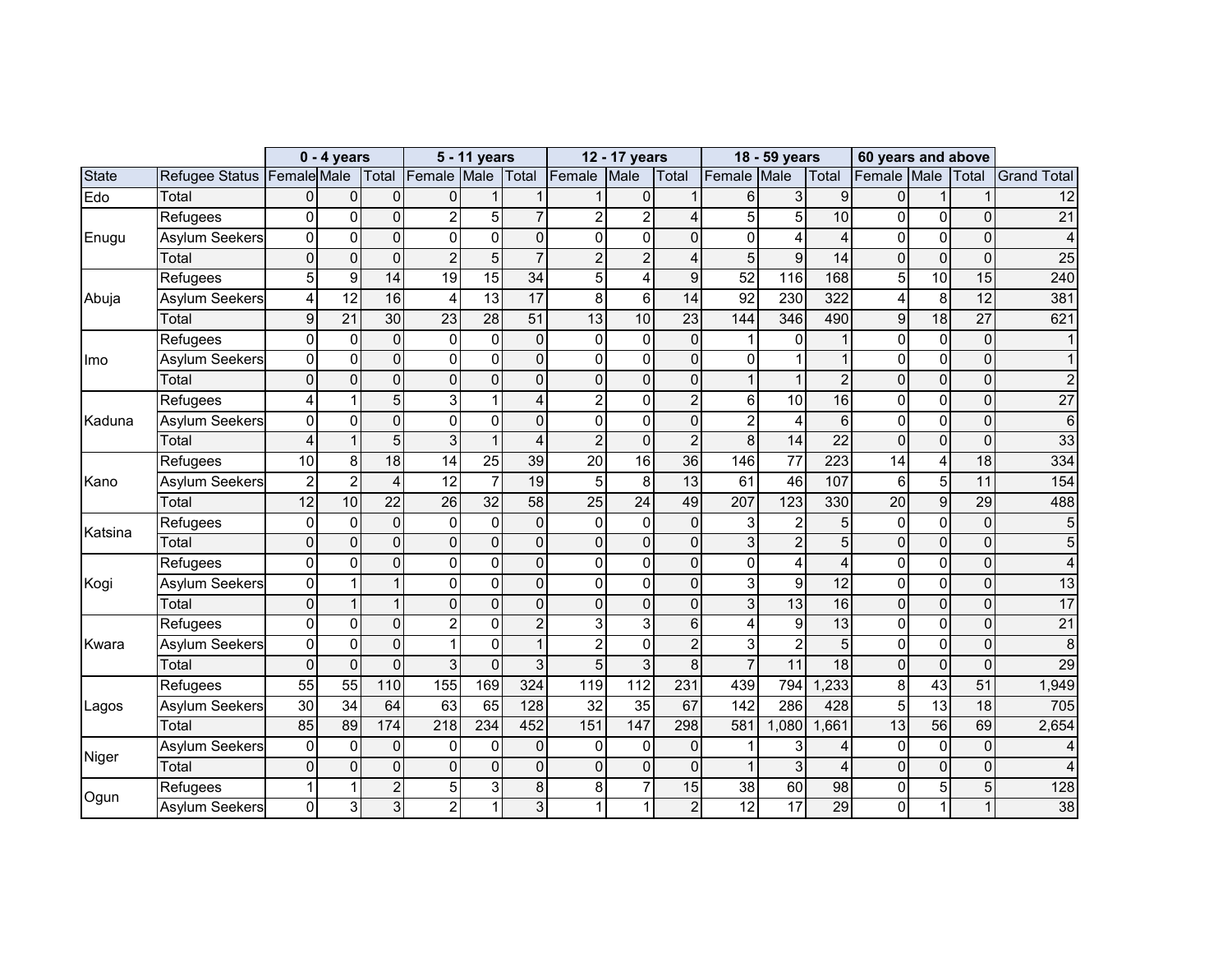|               |                             |                 | $0 - 4$ years   |                |                | 5 - 11 years   |                |                | 12 - 17 years  |                |                | 18 - 59 years   |                | 60 years and above |                 |                |                    |
|---------------|-----------------------------|-----------------|-----------------|----------------|----------------|----------------|----------------|----------------|----------------|----------------|----------------|-----------------|----------------|--------------------|-----------------|----------------|--------------------|
| <b>State</b>  | Refugee Status Female Male  |                 |                 | Total          | Female Male    |                | Total          | Female         | Male           | Total          | Female         | Male            | Total          | Female Male        |                 | Total          | <b>Grand Total</b> |
| Ogun          | Total                       |                 | 4               | 5              |                | 4              | 11             | 9              | 8              | 17             | 50             | 77              | 127            | $\Omega$           | 6               | 6              | 166                |
|               | Refugees                    | U               | 0               | $\Omega$       | $\Omega$       | 0              | 0              | $\Omega$       |                |                |                | $\Omega$        |                | $\Omega$           | 0               | $\Omega$       |                    |
| Ondo          | <b>Asylum Seekers</b>       | 0               | 0               | $\overline{0}$ | 0              | 0              | 0              | 0              | $\Omega$       | 0              | 0              |                 |                | 0                  | 0               | $\Omega$       |                    |
|               | Total                       | $\Omega$        | 0               | $\Omega$       | $\Omega$       | 0              | 0              | 0              |                |                |                |                 | $\overline{2}$ | $\Omega$           | 0               | 0              | 3                  |
|               | Refugees                    | $\Omega$        | 0               | $\Omega$       |                | 0              | $\mathbf{1}$   | 3              | $\mathbf 0$    | 3              | $\overline{c}$ | 2               |                | 0                  | $\mathbf 0$     | $\Omega$       | 8                  |
| Osun          | <b>Asylum Seekers</b>       | $\Omega$        | $\mathbf 0$     | $\Omega$       |                |                | $\overline{c}$ | 0              | $\Omega$       | $\overline{0}$ | 3              | 2               | 5              | 0                  | 0               | $\Omega$       | $\overline{7}$     |
|               | Total                       | $\Omega$        | $\overline{0}$  | $\Omega$       | $\overline{2}$ |                | 3              | 3              | $\overline{0}$ | 3              | 5              | Δ               | 9              | 0                  | 0               | $\overline{0}$ | 15                 |
|               | Refugees                    | $\Omega$        | 0               | $\Omega$       | 0              | 3              | 3              |                | 1              | $\overline{2}$ | $\overline{7}$ | 20              | 27             | 0                  | 3               | 3              | 35                 |
| Oyo           | <b>Asylum Seekers</b>       | $\Omega$        | 1               |                | 0              | 2              | $\overline{2}$ | $\Omega$       | $\Omega$       | 0              | 4              | 8               | 12             | 0                  | 0               | $\overline{0}$ | 15                 |
|               | Total                       | $\Omega$        | $\mathbf{1}$    |                | 0              | 5              | 5              |                |                | $\overline{2}$ | 11             | $\overline{28}$ | 39             | $\Omega$           | $\overline{3}$  | 3              | $\overline{50}$    |
|               | Refugees                    |                 | 3               | $\Delta$       | 2              | 2              | 4              | $\Omega$       | $\Omega$       | 0              | 5              | 11              | 16             | $\Omega$           |                 |                | $\overline{25}$    |
| Plateau       | <b>Asylum Seekers</b>       | $\mathbf 0$     | 0               | $\Omega$       | 0              | 0              | $\overline{0}$ | $\Omega$       | $\mathbf 0$    | 0              | 0              | $\overline{2}$  | $\overline{2}$ | $\mathbf{0}$       | 0               | $\Omega$       | $\overline{c}$     |
|               | Total                       |                 | 3               | $\Delta$       | $\mathcal{P}$  | $\overline{2}$ | 4              | $\overline{0}$ | $\overline{0}$ | $\overline{0}$ | 5              | 13              | 18             | 0                  |                 |                | 27                 |
|               | Refugees                    | 0               | 0               | $\overline{0}$ |                | 0              | $\mathbf{1}$   | $\Omega$       | $\overline{a}$ | $\overline{2}$ | $\mathbf 0$    |                 | Δ              | 0                  | 0               | $\Omega$       | $\overline{7}$     |
| <b>Rivers</b> | Asylum Seekers              | 0               | 0               | $\Omega$       | $\Omega$       | 0              | 0              | $\mathbf{0}$   | $\mathbf 0$    | 0              | $\mathbf 0$    |                 |                | 0                  | 0               | 0              |                    |
|               | Total                       | $\Omega$        | $\overline{0}$  | $\Omega$       |                | 0              | $\mathbf{1}$   | $\Omega$       | $\overline{2}$ | $\overline{2}$ | $\overline{0}$ | 11              | 11             | 0                  | 0               | $\Omega$       | 14                 |
|               | Refugees                    | $\Omega$        | 0               | $\Omega$       | 0              | 0              | $\overline{0}$ | $\mathbf{0}$   | $\mathbf 0$    | 0              | $\Omega$       |                 |                | 0                  | 0               | $\overline{0}$ |                    |
| Sokoto        | Asylum Seekers              | $\Omega$        | $\Omega$        | $\Omega$       | 0              | 0              | $\Omega$       | $\Omega$       | $\Omega$       | 0              | $\Omega$       | Δ               |                | $\Omega$           | 0               | $\Omega$       |                    |
|               | Total                       | $\Omega$        | 0               | $\Omega$       | 0              | 0              | 0              | $\overline{0}$ | $\overline{0}$ | 0              | $\mathbf 0$    | 5               | 5              | $\Omega$           | 0               | 0              | 5                  |
|               | Refugees                    | $\Omega$        | $\mathbf 0$     | $\Omega$       | $\Omega$       | 0              | 0              | 0              | $\mathbf 0$    | 0              |                | 3               | Δ              | 0                  | $\mathbf 0$     | $\overline{0}$ | 4                  |
| Taraba        | <b>Asylum Seekers</b>       | 0               | $\mathbf 0$     | $\mathbf 0$    | 0              | 0              | 0              | $\Omega$       | $\mathbf 0$    | $\overline{0}$ | 0              | $\overline{2}$  | $\overline{2}$ | 0                  | $\mathbf 0$     | $\overline{0}$ | $\overline{c}$     |
|               | Total                       | $\Omega$        | $\overline{0}$  | $\Omega$       | $\Omega$       | $\overline{0}$ | 0              | $\overline{0}$ | $\overline{0}$ | $\mathbf 0$    |                | 5               | 6              | 0                  | 0               | 0              | 6                  |
| Yobe          | Refugees                    | 2               | 3               | 5              | 0              | 2              | $\overline{c}$ | 0              | $\mathbf 0$    | 0              | 4              | 6               | 10             | 0                  | $\mathbf 0$     | $\overline{0}$ | $\overline{17}$    |
|               | Total                       | 2               | 3               | 5              | 0              | $\overline{2}$ | $\overline{2}$ | 0              | $\Omega$       | 0              | 4              | 6               | 10             | 0                  | 0               | 0              | 17                 |
|               | <b>Total Refugees</b>       | $\overline{78}$ | $\overline{80}$ | 158            | 207            | 226            | 433            | 166            | 151            | 317            | 728            | 1,144           | 1,872          | $\overline{28}$    | $\overline{73}$ | 101            | 2,881              |
|               | <b>Total Asylum seekers</b> | 225             | 236             | 461            | 348            | 298            | 646            | 139            | 121            | 260            | 601            | 776             | 1,377          | 30                 | 44              | 74             | 2,818              |
|               | <b>Grand Total</b>          | 303             | 316             | 619            | 555            | 524            | ,079           | 305            | 272            | 577            | 1,329          | 1,920           | 3,249          | 58                 | 117             | 175            | 5,699              |

**Updated: 31 January 2021; Source: UNHCR; For Feedback or enquiry: nigabim@unhcr.org**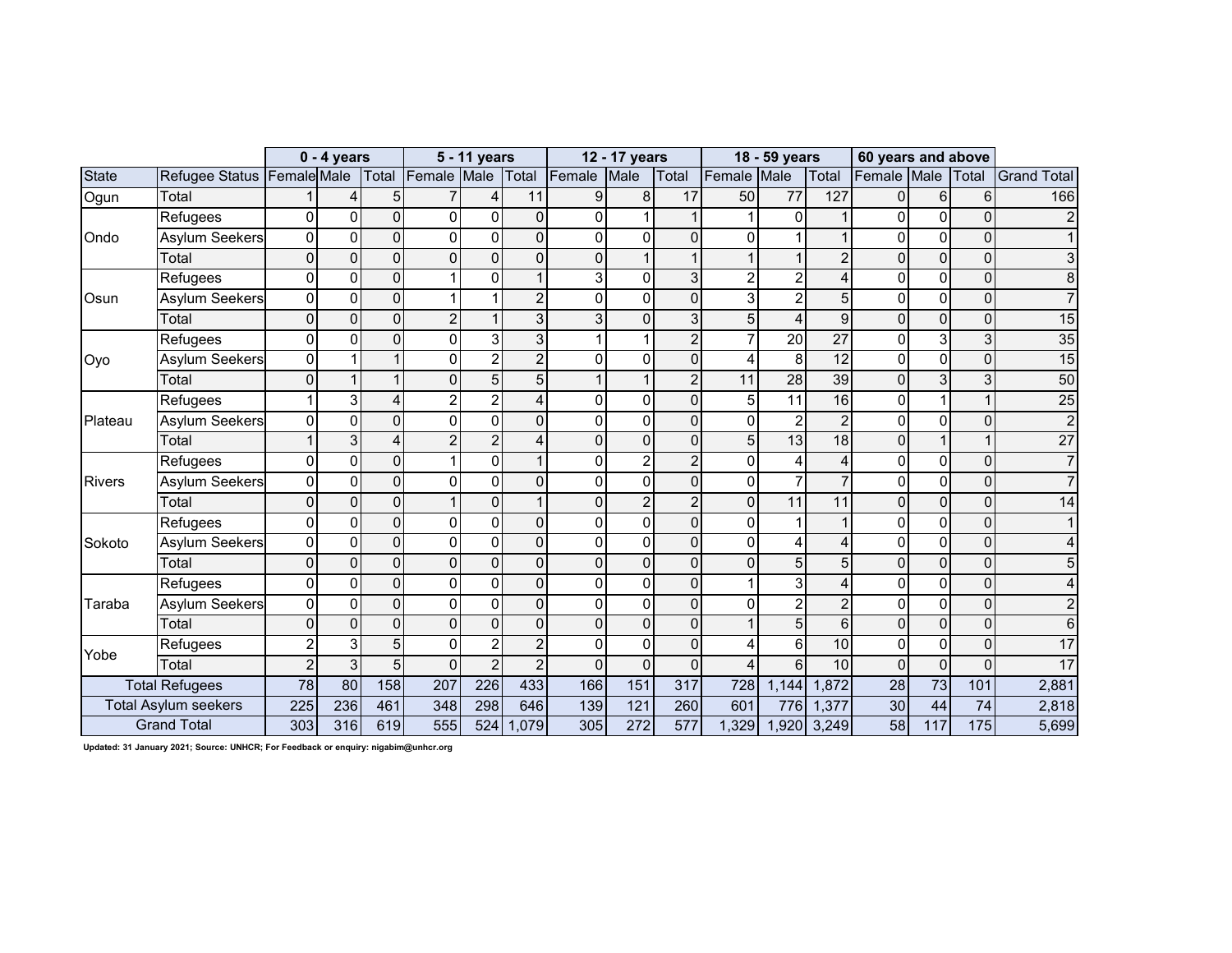

# NIGERIA **REFUGEES AND ASYLUM-SEEKERS IN NIGERIA as of 31 January 2021**

|                    |                   |                 | $0 - 4$ years  |                  |                                     | 5 - 11 years    |                |                               | 12 - 17 years   |                |                 | 18 - 59 years  |                 | 60 years and above |                |                |                         |
|--------------------|-------------------|-----------------|----------------|------------------|-------------------------------------|-----------------|----------------|-------------------------------|-----------------|----------------|-----------------|----------------|-----------------|--------------------|----------------|----------------|-------------------------|
| <b>State</b>       | <b>LGA</b>        |                 |                |                  | Female Male Total Female Male Total |                 |                | Female Male Total Female Male |                 |                |                 |                | <b>Total</b>    | Female Male Total  |                |                | <b>Grand Total</b>      |
|                    | Aba North         |                 |                |                  |                                     |                 |                |                               |                 |                |                 | 2              |                 |                    |                |                |                         |
| Abia               | Isuikwua          |                 |                |                  |                                     |                 |                |                               |                 |                | 1               | $\overline{2}$ | 3               |                    |                |                | $\overline{\mathbf{A}}$ |
|                    | Obioma-N          |                 |                |                  |                                     |                 |                |                               |                 |                |                 |                |                 |                    |                |                | $\overline{2}$          |
|                    | Total             |                 |                |                  |                                     |                 |                |                               |                 |                | $\overline{2}$  | 4              | 6               |                    |                |                | $\overline{8}$          |
|                    | Eket              |                 | 5              | $6 \overline{6}$ | 5                                   | $\overline{7}$  | 12             | $\overline{3}$                |                 | $\overline{7}$ | 41              | 42             | 83              | $\overline{2}$     | 3              | 5 <sup>1</sup> | $113$                   |
|                    | <b>Esit Eket</b>  | 11              | 12             | 23               | 16                                  | 12              | 28             | 14                            | 9               | 23             | 144             | 65             | 209             | 16                 | 11             | 27             | 310                     |
|                    | Etim Ekpo         |                 |                |                  |                                     | $\overline{2}$  | 3              |                               |                 | 1              | $\overline{a}$  |                | $\overline{2}$  |                    |                |                | $\overline{7}$          |
|                    | Ibesikpo Asutan   |                 |                |                  |                                     |                 |                |                               |                 |                | 4               | $\overline{3}$ |                 |                    |                | 1              | $\infty$                |
|                    | <b>Ikot Abasi</b> |                 | 1              | $\overline{2}$   |                                     |                 | $\mathbf{1}$   |                               |                 | $\mathbf{1}$   | 4               | 1              | 5               |                    |                | $\mathbf{1}$   | 10                      |
|                    | Itu               | 6               | 5              | 11               | 8                                   | $\overline{c}$  | 10             | $\overline{7}$                | $\overline{2}$  | $\overline{9}$ | 29              | 19             | 48              | $\mathfrak{p}$     | 2              | $\overline{4}$ | 82                      |
| Akwa Ibom          | Mbo               |                 | 3              | 4                | 9                                   | $\overline{2}$  | 11             | $\overline{3}$                | $\overline{7}$  | 10             | 13              | $\overline{4}$ | $\overline{17}$ |                    |                |                | 42                      |
|                    | <b>Mkpat Enin</b> | $\overline{2}$  | 3              | $\overline{5}$   | $\overline{2}$                      | 4               | $6\phantom{1}$ | 1                             | $\overline{2}$  | 3              | $\overline{21}$ | 11             | $\overline{32}$ | 6                  |                | $\overline{7}$ | 53                      |
|                    | Oron              | 19              | 22             | 41               | 30                                  | 43              | 73             | 30                            | 26              | 56             | 123             | 95             | 218             | 5                  | $\overline{2}$ | $\overline{7}$ | 395                     |
|                    | Oruk Anam         |                 |                |                  |                                     |                 |                |                               |                 |                |                 | 1              |                 |                    |                |                |                         |
|                    | Uruan             |                 | 1              | $\mathbf{1}$     | 3                                   | $\mathbf{1}$    | $\overline{4}$ |                               | 4               | $\overline{4}$ | 6               | 8              | 14              |                    |                | $\mathbf{1}$   | 24                      |
|                    | Uyo               | 10              | 10             | 20               | 12                                  | 16              | 28             | 4                             | 8               | 12             | 50              | 41             | 91              |                    | 5 <sup>1</sup> | $6\phantom{.}$ | 157                     |
|                    | Total             | $\overline{51}$ | 63             | 114              | $\overline{87}$                     | 89              | 176            | 63                            | 63              | 126            | 437             | 290            | 727             | $\overline{34}$    | 25             | 59             | 1,202                   |
| Anambra            | Orumba North      |                 |                |                  |                                     |                 |                |                               |                 |                |                 |                |                 |                    |                |                |                         |
|                    | Total             |                 |                |                  |                                     |                 |                |                               |                 |                |                 |                |                 |                    |                |                |                         |
|                    | Gboko             |                 |                |                  |                                     |                 |                |                               |                 |                |                 |                |                 |                    |                |                |                         |
| Benue              | Kwande            | 857             |                | 880 1,737        |                                     | 1,474 1,504     | 2,978          | 749                           |                 | 708 1,457      | 2,264           | 1,265          | 3,529           | 150                | 84             | 234            | 9,935                   |
|                    | Makurdi           | 1               | 3              | 4                |                                     |                 |                |                               |                 |                | $\overline{2}$  | $\overline{3}$ | $5\overline{)}$ |                    |                |                | 9                       |
|                    | Total             | 858             |                | 883 1,741        |                                     | 1,474 1,504     | 2,978          | 749                           |                 | 708 1,457      | 2,266           | 1,269          | 3,535           | 150                | 84             | 234            | 9,945                   |
|                    | Abi               |                 |                |                  |                                     |                 |                |                               |                 |                |                 |                |                 |                    |                |                |                         |
|                    | Akamkpa           | 185             | 226            | 411              | 270                                 | 255             | 525            | 172                           | 227             | 399            | 1,551           | 1,166          | 2,717           | 199                | 129            | 328            | 4,380                   |
| <b>Cross River</b> | Akpabuyo          |                 | $\overline{c}$ | 3 <sup>1</sup>   | $\overline{2}$                      | 6               | 8              | $\overline{3}$                | $\overline{2}$  | 5 <sup>5</sup> | 25              | 32             | 57              |                    |                | 1              | 74                      |
|                    | Bakassi           | $\overline{20}$ | 19             | 39               | $\overline{27}$                     | $\overline{31}$ | 58             | 24                            | $\overline{23}$ | 47             | 335             | 229            | 564             | 11                 | 4              | 15             | 723                     |
|                    | <b>Bekwara</b>    |                 | $\overline{3}$ | 3 <sup>1</sup>   | 4                                   | 3 <sup>1</sup>  | $\overline{7}$ | $\mathbf{1}$                  | 4               | 5 <sup>1</sup> | $\overline{4}$  | $\overline{3}$ | $\overline{7}$  |                    |                |                | 22                      |

## **AGE AND GENDER BREAKDOWN OF CAMEROONIAN REFUGEES IN NIGERIA**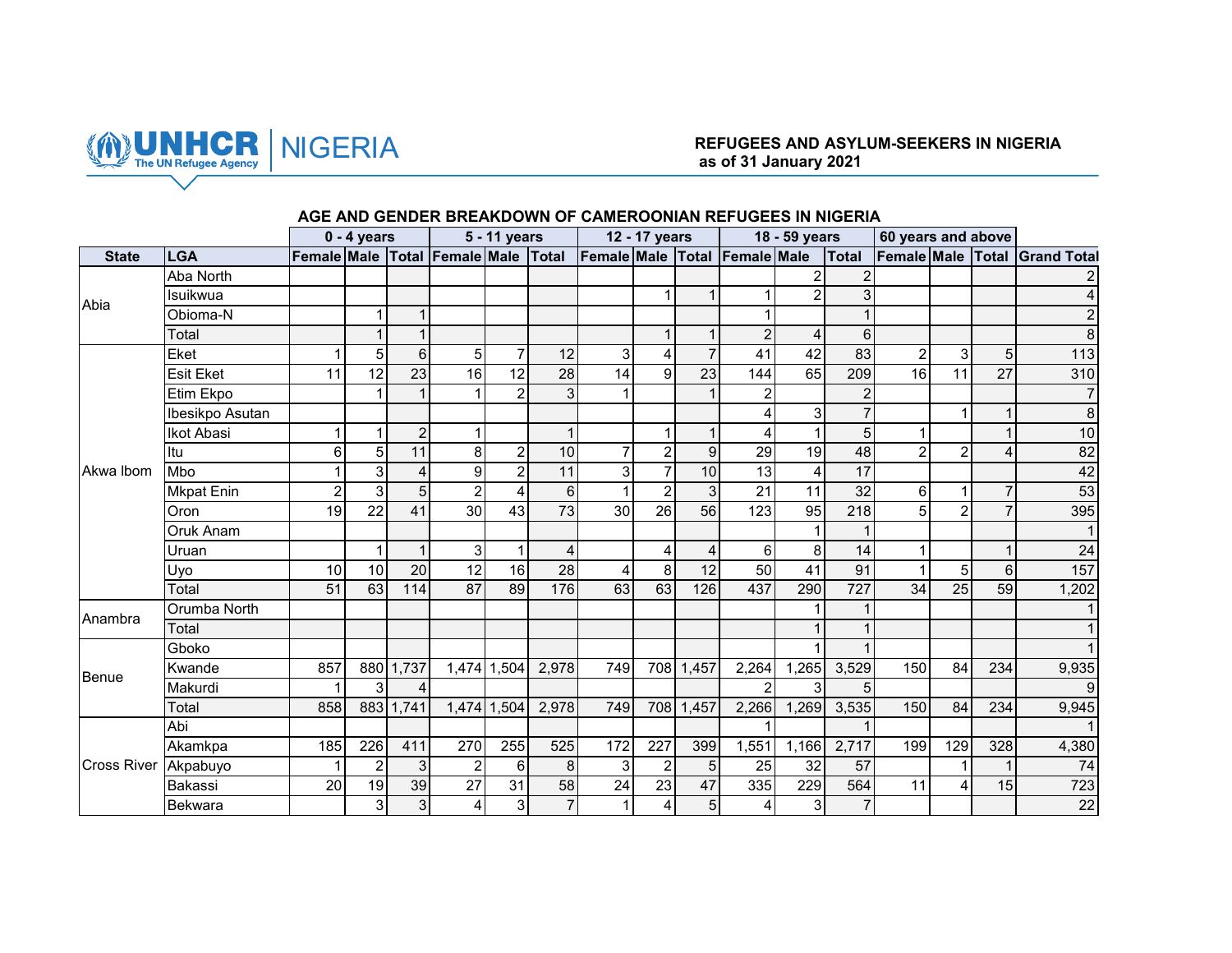|                    |                   |                                     | $\overline{0}$ - 4 years |                          |                | $\overline{5}$ - 11 years |                 |                 | 12 - 17 years   |                   |                               | 18 - 59 years    |                | 60 years and above |                     |                 |                    |
|--------------------|-------------------|-------------------------------------|--------------------------|--------------------------|----------------|---------------------------|-----------------|-----------------|-----------------|-------------------|-------------------------------|------------------|----------------|--------------------|---------------------|-----------------|--------------------|
| <b>State</b>       | <b>LGA</b>        | Female Male Total Female Male Total |                          |                          |                |                           |                 |                 |                 |                   | Female Male Total Female Male |                  | Total          | Female Male Total  |                     |                 | <b>Grand Total</b> |
|                    | <b>Boki</b>       | 179                                 | 180                      | 359                      | 309            | 274                       | 583             | 195             | 167             | 362               | 528                           | 346              | 874            | 61                 | 36                  | 97              | 2,275              |
|                    | Calabar South     | 5                                   | 15                       | $\overline{20}$          | 25             | 11                        | $\overline{36}$ | $\overline{17}$ | $\overline{14}$ | $\overline{31}$   | $\frac{111}{11}$              | 121              | 232            | 9                  | $\overline{\infty}$ | $\overline{17}$ | 336                |
|                    | Calabar-municipal | 35                                  | 42                       | $\overline{77}$          | 67             | 80                        | 147             | 84              | 64              | 148               | 453                           | 431              | 884            | 17                 | 11                  | 28              | 1,284              |
|                    | Etung             | 61                                  | $\overline{56}$          | 117                      | 108            | 124                       | 232             | $\overline{87}$ | 91              | 178               | 264                           | 146              | 410            | $\overline{22}$    | $\overline{22}$     | 44              | 981                |
|                    | <b>Ikom</b>       | 127                                 | 94                       | 221                      | 219            | 223                       | 442             | 161             | 150             | 311               | 531                           | 316              | 847            | 29                 | 9                   | 38              | 1,859              |
|                    | Obanliku          | 137                                 | 127                      | 264                      | 234            | 199                       | 433             | 171             | 119             | 290               | 554                           | $\overline{375}$ | 929            | $\overline{72}$    | $\overline{42}$     | 114             | 2,030              |
| <b>Cross River</b> | Obubra            |                                     |                          |                          | $\overline{2}$ | $\mathbf{1}$              | 3               |                 |                 |                   | $\overline{2}$                |                  |                |                    |                     |                 |                    |
|                    | Obudu             | 23                                  | 31                       | 54                       | 58             | 57                        | 115             | 46              | 43              | 89                | 113                           | 76               | 189            | 8                  | 3                   | 11              | 458                |
|                    | Odukpani          | 1                                   |                          |                          |                | $\mathbf{1}$              |                 |                 |                 |                   |                               | $\mathcal{P}$    |                |                    |                     |                 | 5                  |
|                    | Ogoja             |                                     | 1,514 1,586 3,100        |                          |                | 2,895 2,717               | 5,612           |                 |                 | 1,702 1,702 3,404 | 5,710                         |                  | 4,482 10,192   | 518                | 288                 | 806             | 23,114             |
|                    | Yakurr            |                                     |                          |                          |                |                           |                 | $\mathfrak{p}$  |                 | $\overline{2}$    |                               |                  | 5              |                    |                     |                 |                    |
|                    | Yala Cross        |                                     |                          |                          |                |                           |                 |                 |                 |                   |                               |                  |                |                    |                     |                 |                    |
|                    | Total             |                                     |                          | 2,289 2,381 4,670        | 4,221 3,982    |                           | 8,203           |                 |                 | 2,665 2,606 5,271 | 10,185                        |                  | 7,730 17,915   | 946                |                     | 553 1,499       | 37,558             |
|                    | Esan Central      |                                     |                          |                          |                |                           |                 |                 |                 |                   |                               |                  |                |                    |                     |                 |                    |
| Edo                | Ovia North East   |                                     |                          |                          |                |                           |                 |                 |                 |                   |                               |                  |                |                    |                     |                 | $\overline{2}$     |
|                    | Total             |                                     |                          |                          |                |                           |                 |                 |                 |                   | 1                             |                  | $\mathcal{P}$  |                    |                     |                 | 3                  |
|                    | Enugu South       |                                     |                          |                          |                |                           |                 |                 |                 |                   | $\overline{2}$                | 1                | 3              |                    |                     |                 | 3                  |
| Enugu              | Nsukka            |                                     |                          |                          |                |                           |                 |                 |                 |                   |                               | 1                |                |                    |                     |                 |                    |
|                    | Total             |                                     |                          |                          |                |                           |                 |                 |                 |                   | $\overline{2}$                | $\overline{2}$   |                |                    |                     |                 |                    |
| Abuja              | Abuja Municipal   |                                     |                          |                          |                |                           |                 |                 |                 |                   |                               | $\overline{2}$   |                |                    |                     |                 |                    |
|                    | Total             |                                     |                          |                          |                |                           |                 |                 |                 |                   |                               | $\overline{2}$   |                |                    |                     |                 |                    |
|                    | Aboh-mbaise       |                                     |                          |                          |                |                           |                 |                 |                 |                   |                               |                  |                |                    |                     |                 |                    |
| Imo                | Owerri West       |                                     |                          |                          |                | $\mathbf 1$               | $\mathbf 1$     |                 |                 |                   | $\overline{2}$                |                  |                |                    |                     |                 | 5                  |
|                    | Owerri Municipal  |                                     |                          |                          |                |                           |                 |                 |                 |                   |                               |                  |                |                    |                     |                 |                    |
|                    | Total             |                                     | $\overline{1}$           | $\overline{\phantom{a}}$ |                | $\mathbf{1}$              | $\mathbf{1}$    |                 |                 |                   | 3                             | $\overline{c}$   | 5              |                    |                     |                 |                    |
|                    | Epe               |                                     |                          |                          |                |                           |                 |                 |                 |                   |                               |                  |                |                    |                     |                 |                    |
| Lagos              | Ikeja             |                                     |                          |                          |                |                           |                 |                 |                 |                   |                               |                  |                |                    |                     |                 |                    |
|                    | Total             |                                     |                          |                          |                |                           |                 |                 |                 |                   |                               | $\overline{2}$   | $\overline{2}$ |                    |                     |                 |                    |
| Plateau            | Jos North         |                                     |                          |                          |                |                           |                 |                 |                 |                   |                               |                  |                |                    |                     |                 |                    |
|                    | Total             |                                     |                          |                          |                |                           |                 |                 |                 |                   |                               |                  |                |                    |                     |                 |                    |
| <b>Rivers</b>      | Port-harcourt     |                                     |                          |                          |                |                           |                 |                 |                 |                   |                               |                  |                |                    |                     |                 |                    |
|                    | Total             |                                     |                          |                          |                |                           |                 |                 |                 |                   |                               |                  |                |                    |                     |                 |                    |
|                    | Bali              | 12                                  | 11                       | 23                       | 14             | 16                        | 30              | 10              | 5 <sub>l</sub>  | 15                | 38                            | 11               | 49             | $\overline{2}$     |                     | $\mathbf{3}$    | 120                |